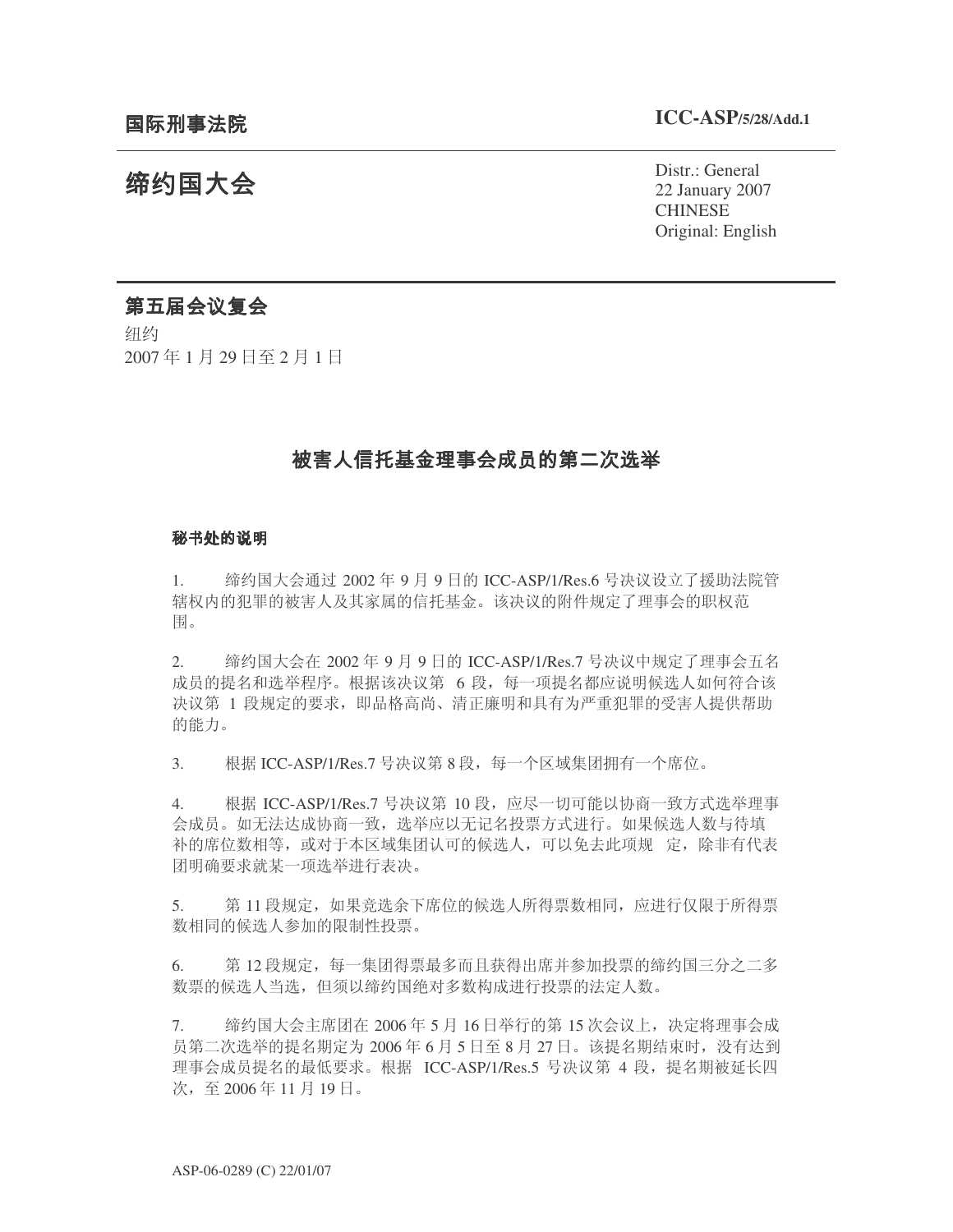ICC-ASP/5/28/Add.1 Page 2

8. 大会在 2006年 11 月 30 日举行的第五届会议第 6 次会议上选举产生了被害人信 托基金理事会四名成员:

德斯蒙德 · 图图大主教(非洲国家) 塔德乌什 • 马佐维耶茨基先生(东欧国家) 阿瑟·N·R·罗宾逊先生(拉丁美洲和加勒比地区国家集团) 西蒙·维尔女士(西欧及其他国家)

9. 大会在第 6 次会议上决定将分配给亚洲国家集团的席位的选举推迟到即将于 2007年1月29日至2月1日在纽约举行的大会第五届会议复会。相应地,主席团将提 名期定为 2007年1月1日星期一至1月28日星期日。

10. 截至 2007年1月8日, 收到了以下提名:

亚洲国家

- 布尔加·艾尔唐格勒尔先生(蒙古)

11. 根据 ICC-ASP/1/Res.7 号决议第 7 段, 关于候选人的资料以及附带文件载于本 说明的附件。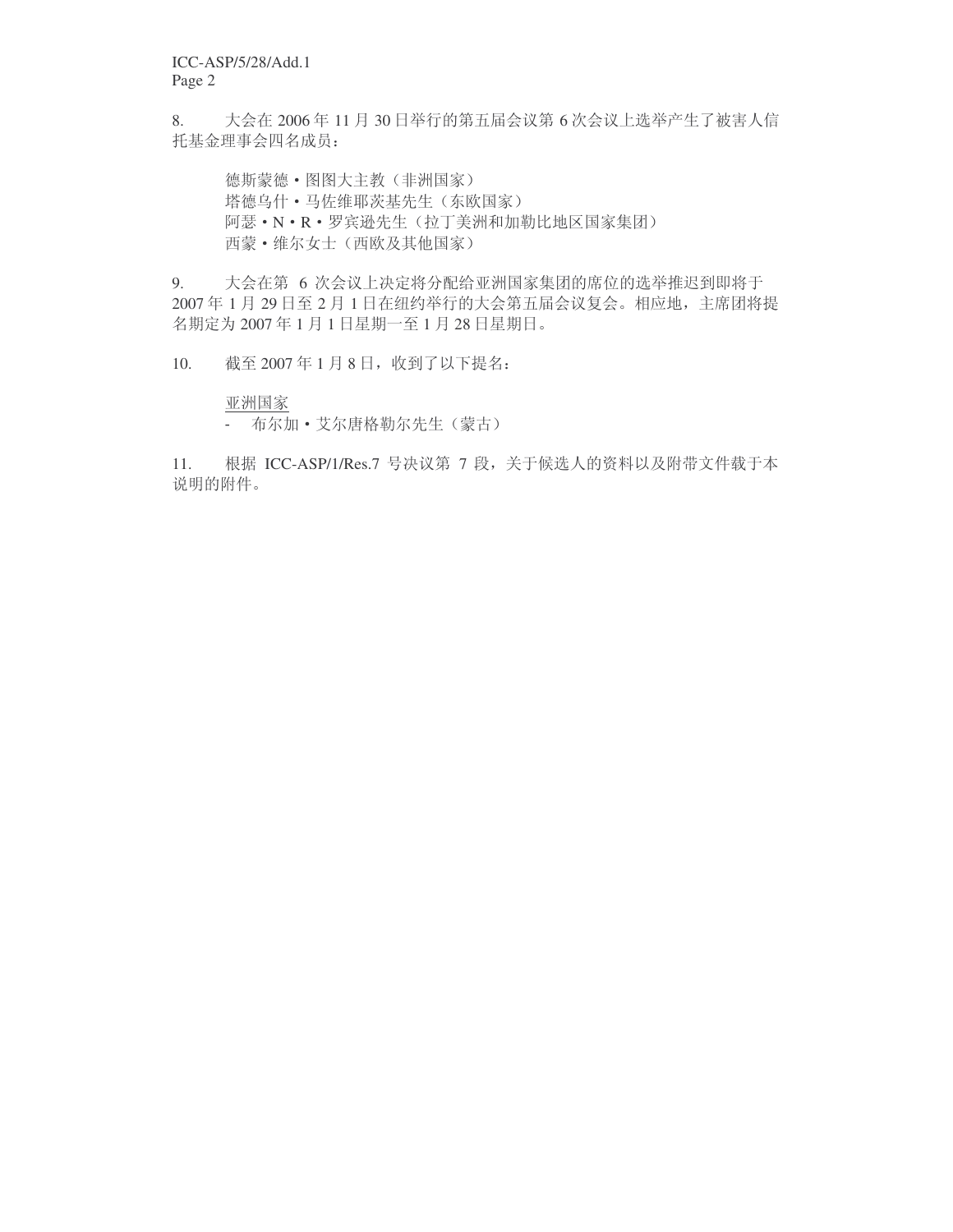附件

#### -   -- - -- -

#### 蒙古外交部致缔约国大会秘书处普通照会

[原文: 英文]

蒙古外交部向国际刑事法院罗马规约缔约国大会秘书处致意,并谨通知如下: 蒙古政府决定提名蒙古外交部条法司司长、特命全权大使 布尔加·艾尔唐格勒尔先生 阁下为候选人,参加法院被害人信托基金理事会成员的选举。

蒙古外交部提名的候选人布尔加·艾尔唐格勒尔先生符合缔约国大会 2002 年 9 月 9 日关于为法院管辖范围内的犯罪受害人及受害人家属设立一项基金的 ICC-ASP/1/Res.6 号决议附件中所载的全部要求。他为人品格高尚,清正廉明,我们完全相 信他有为严重犯罪行为的受害人提供帮助的相关能力。

#### 个人简历

| 出生日期: | 1955年10月25日 |
|-------|-------------|
| 出生地点: | 蒙古科布多省      |
| 国籍:   | 蒙古          |
| 婚姻状况: | 已婚,有 3 个女儿  |

#### 资历

| 1963-1973 | 中学, 蒙古科布多省:                 |
|-----------|-----------------------------|
| 1974-1979 | 俄罗斯莫斯科国际关系学院,国际法硕十:         |
| 1988-1990 | 俄罗斯莫斯科政治学院, 政治学硕十:          |
| 1992      | 美利坚合众国哥伦比亚大学,国际事务特别培训:      |
| 2003      | 乌克兰塔拉斯 • 舍甫琴科国立基辅大学, 国际法博士。 |

#### 职业 / 现任职务

蒙古外交部条法司司长: 蒙古国立大学, 法学教授; 俄罗斯联邦安全、国防与法制学院,教授。

#### 外国语

英语、俄语和西班牙语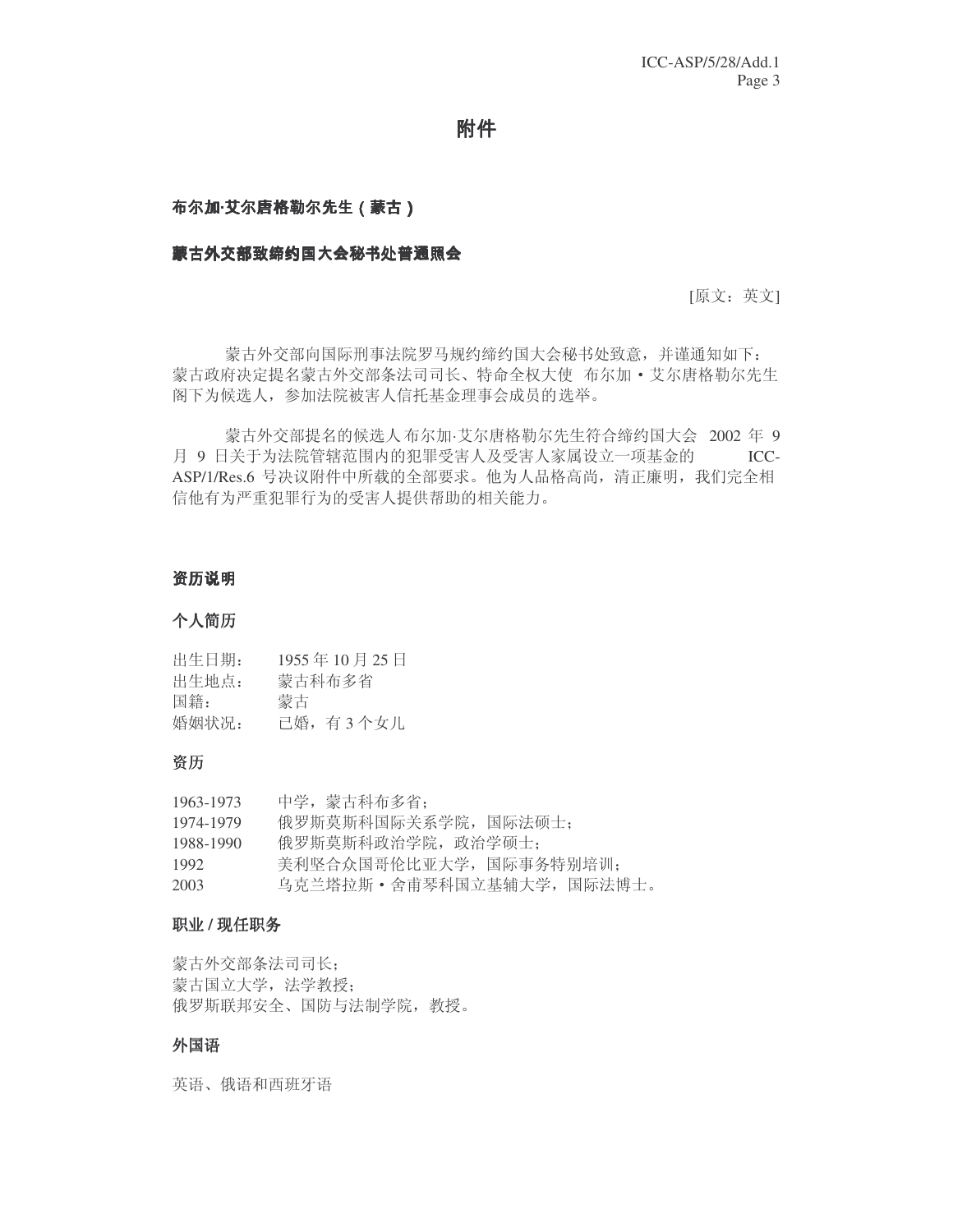ICC-ASP/5/28/Add.1 Page 4

#### 工作经历

| 1979-1981 | 蒙古外交部:                         |
|-----------|--------------------------------|
| 1981-1985 | 蒙古驻阿富汗大使馆:                     |
| 1985-1988 | 蒙古外交部:                         |
| 1990-1991 | 蒙古议会, 外交政策顾问:                  |
| 1991-1992 | 蒙古议会秘书处外交关系司司长:                |
| 1997-2003 | 蒙古驻土耳其共和国特命全权大使:               |
|           | 蒙古驻保加利亚、黎巴嫩、罗马尼亚和乌兹别克斯坦特命全权大使。 |

### 其他任命

| 1985-1988 | 蒙古与苏联国家边界勘查政府间委员会成员:                      |
|-----------|-------------------------------------------|
| 1990-1997 | 蒙古议会间小组主管秘书:                              |
| 1993-1997 | 蒙古 - 以色列友好协会创始人兼会长: 1997年起,任蒙古 - 以色列友好    |
|           | 协会名誉会长:                                   |
| 1993至今    | 蒙古联合国协会, 管理委员会成员:                         |
| 2002至今    | 蒙古全国反恐怖主义协会,管理委员会成员:                      |
|           | 蒙古反恐怖主义研究院, 管理委员会成员:                      |
| 2003至今    | 蒙古大赦国际, 管理委员会成员:                          |
| 2004至今    | 加入《联合国难民地位公约》及其《议定书》问题国家工作小组,秘            |
|           | 书:                                        |
|           | 《巴勒莫打击跨国有组织犯罪公约》及其《议定书》政府工作小组,秘           |
|           | 书:                                        |
| 2005至今    | 在国际上推动蒙古无核武器地位制度化的<br>" 蓝旗"组织(<br>Tsenher |
|           | Suld),管理委员会成员:                            |
|           | 人道主义法全国委员会,管理委员会成员。                       |

### 其他经历和有关工作

- 联合国海洋法会议届会(1980年、1981年, 纽约、日内瓦);
- 蒙古出席联合国大会第四十一和第四十二届会议代表团成 员(1986年、 1987年, 纽约);
- 国际议会联盟届会 ( 1982-1984 年、1988 年、1990-1993 年、1995-1996 年):
- 联合国大会及国际议会联盟庆祝联合国成立 50 周年特别会议 (1995年, 纽 约):
- 蒙古总统和蒙古议长访问奥地利、保加利亚、埃及、丹麦、法国、德意志 联邦共和国、哈萨克斯坦、日本、大韩民国、俄罗斯联邦、泰国、土耳其 、美利坚合众国和乌克兰正式代表团成员 (1990-2006年);
- 议会联盟会议、亚太议会论坛会议届会(1995年、1996年);
- 法律研究领域的国际合作及法律研究大会议程 国际研讨会 (2004 年,日本 东京):
- 韩国-蒙古国际会议: 南/北韩和蒙古的立法趋势与问题(2004年, 蒙古乌兰 巴托):
- 第12 届亚洲出口研讨会 (2004年, 日本东京);
- 亚太难民、流离失所者及移民问题会议 (2005年, 中国);
- 反恐所涉法律问题工作组 (2005年, 乌兹别克斯坦);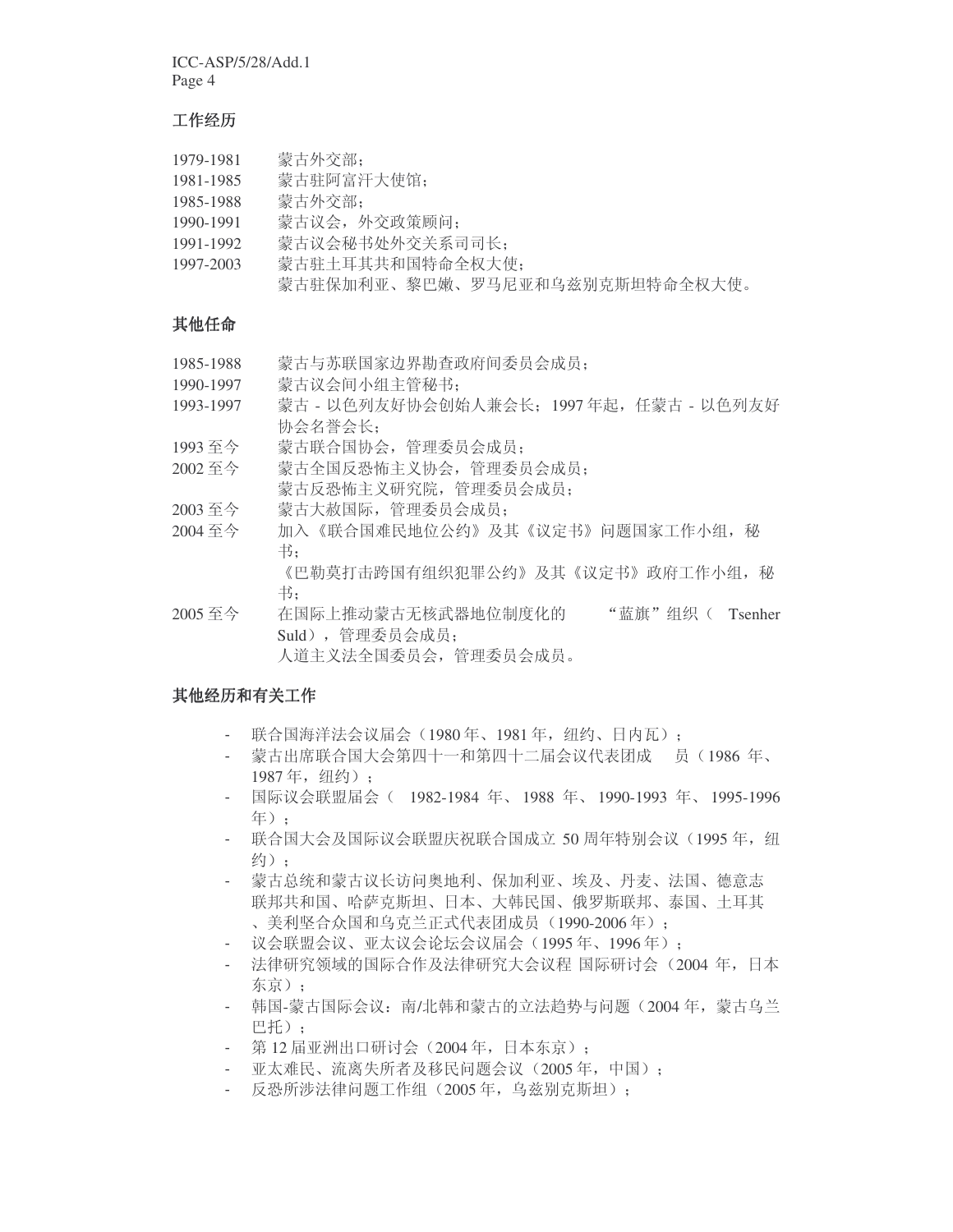- 联合国海洋及海洋法不限成员名额非正式协商进程第 6 和第 7 届会议  $(2005-2006$ 年, 纽约):
- 出席国际刑事法院缔约国大会第五届会议的代表 (2006年, 海牙);
- 研究促进充分尊重国际人道主义法和遵守法律的切实途径政府间小组成员  $(2006 \, \text{#})$  ;
- 国际人道主义法会议 (2006年, 马来西亚、中国):
- 参加中华人民共和国、蒙古与俄罗斯联邦过境交通协定草案谈判的蒙古代 表团团长 (2004年至今)。

#### 作为发言人、演讲人、报告员和(或)与会者出席的研讨会和会议

- 在"土耳其与乌克兰: 过去、现在和未来" 国际科学会议上演讲, 题目 是: "乌克兰与土耳其的双边和多边协定作为国际合作的重要手段: 协定 的解释问题" (2002年, 乌克兰基辅):
- 巴厘-布达佩斯遣返会议: 人口走私、人口贩运及有关的跨国犯罪(2004 年, 澳大利亚佩思):
- 伯尔尼倡议大会: 管理国际移民 问题的合作(2004年,瑞士、中国和匈牙 利):
- "蒙古与《联合国反腐败公约》会议" 联络人 (2005年, 蒙古乌兰巴 托):
- "制订立法履行反对恐怖主义和其他犯罪的普遍性文书大会 " 的联络人 (2005年, 蒙古乌兰巴托);
- 人道主义法大会联络人(2006年, 蒙古乌兰巴托);
- 主持和(或)积极参与蒙古与其他国家在以下领域的协定草案谈判过程:
	- 引渡、相互法律援助:
	- 投资促讲和保护:
	- 民航、电信、外空、科学和技术:
	- 经济合作、贸易和避免双重征税;
	- 领事及知识产权。

#### 获奖

- 荣誉劳动奖章 (1991年);
- 蒙古政府最高奖 (1997年):
- 蒙古特命全权公使(1999年):
- 保加利来"摩达尔斯基·康尼克"一级勋章(2001年):
- 蒙古宪法法院"最高荣誉"奖(2001年);
- 蒙古外交部奖 (2001):
- 蒙古特命全权大使(2002年)。

#### 主要出版物和其他出版物

- Altangerel, B., International Treaty Series of Mongolia, Special Edition of the State Official Bulletin, Volumes 1-6 (Mongolia, Ulaanbaatar: Ministry of Foreign Affairs, 2004-2006);
- Altangerel, B., Elements of International Law (Mongolia, Ulaanbaatar: National Legal Centre, 2006);
- Altangerel, B., International Public Law: Summary of Exercises (Mongolia, Ulaanbaatar: 2004);